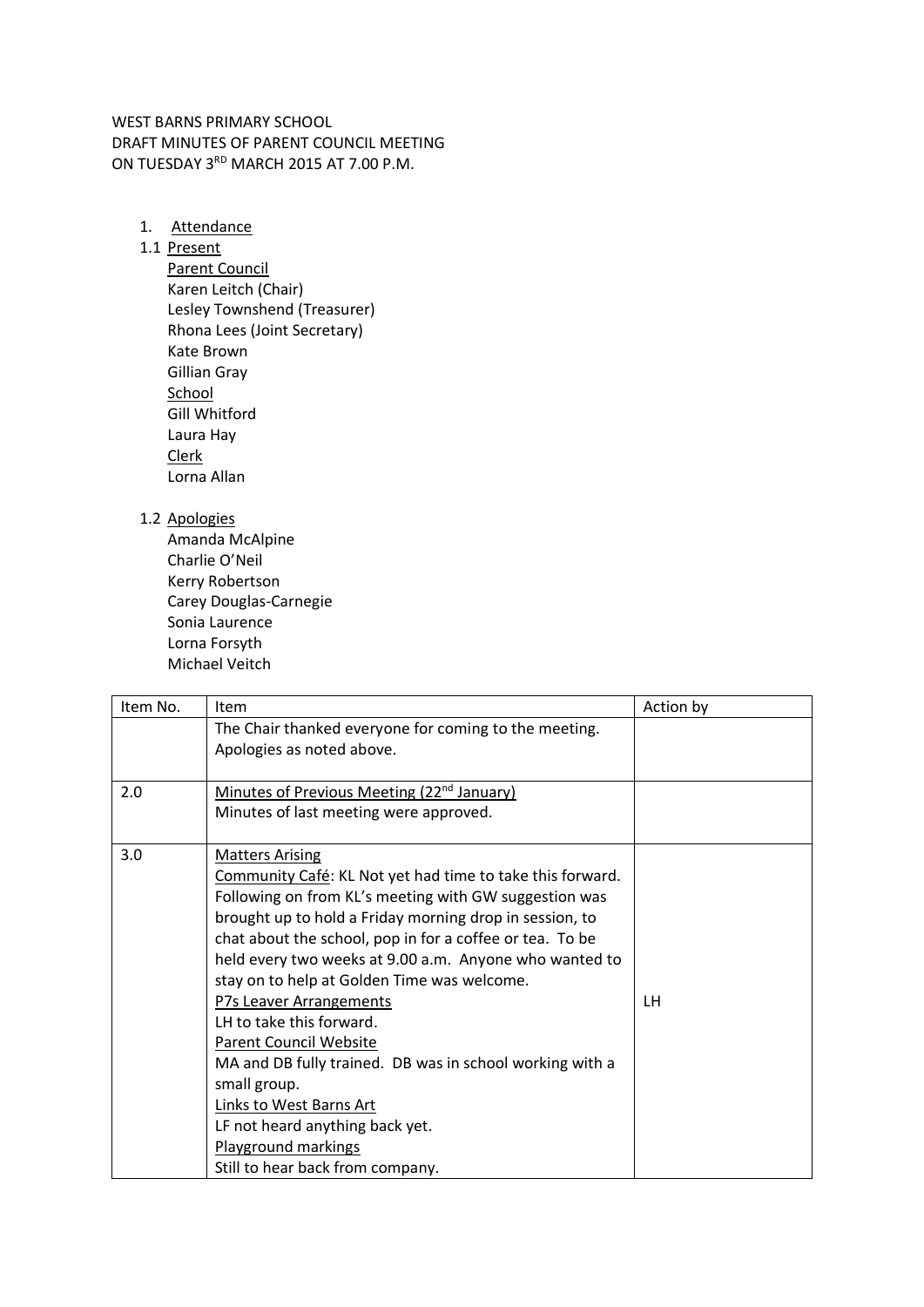| 4.0 | Headteacher's Report                                                                                                                                                                                                                                                                                                                                                                                                                                                                                                                                                                                                                                                                                                            |    |
|-----|---------------------------------------------------------------------------------------------------------------------------------------------------------------------------------------------------------------------------------------------------------------------------------------------------------------------------------------------------------------------------------------------------------------------------------------------------------------------------------------------------------------------------------------------------------------------------------------------------------------------------------------------------------------------------------------------------------------------------------|----|
|     | A copy of the Head Teacher's Report is attached. GW read<br>her report to meeting.<br>Learning Journals:<br>LH disappointed that some parents did not add any<br>comments to the Learning Journals when these went<br>home recently.<br>Open Day:<br>School understands a lot of people were unable to attend<br>due to work commitments. Next time intention is to invite<br>people in from community.<br><b>Staffing</b>                                                                                                                                                                                                                                                                                                      | GW |
|     | Mrs Eden Blair starts next week in P1/2.<br><b>School Meals Taster Sessions</b><br>It was suggested that they introduce some taster sessions.<br>ELC have agreed to this. It was agreed it would be good to<br>have a comments slip to get the pupil's opinions on the                                                                                                                                                                                                                                                                                                                                                                                                                                                          |    |
|     | food tried. LH happy to analyse the results.<br>Dates: KL to supply a couple of dates and will organise help<br>for this.                                                                                                                                                                                                                                                                                                                                                                                                                                                                                                                                                                                                       | KL |
| 5.0 | <b>Treasurer's Report</b><br>A copy of the Treasurer's Report is attached. LT read her<br>report to meeting.                                                                                                                                                                                                                                                                                                                                                                                                                                                                                                                                                                                                                    |    |
| 6.0 | PC Matters<br>KL thanked the school for holding the Open Day. Feedback<br>from parents who attended was that they enjoyed it. One<br>comment from a parent who has more than one child in<br>school was to make the time allocated a bit longer.                                                                                                                                                                                                                                                                                                                                                                                                                                                                                |    |
| 6.1 | <b>School Transportation Fund</b><br>The funding of school trips was discussed. PC now has<br>funding to ensure every class in school has at least one<br>school trip per year. They felt it was important that this<br>was the case.<br>It was agreed to fund the cost of the transport for P2/3 &<br>P4/5 to go to the John Gray Centre in Haddington to take<br>part in a free art workshop. It was agreed that the PC<br>would fund the cost of the transport to take P1/3 and P2/3<br>to Alnwick castle as part of their Castles project. School<br>would ask the parents to contribute £5 per child for<br>admission to the castle. P5/6/7 still to finalise their<br>school trip and PC have allocated funds to pay this |    |
| 6.2 | transport also.<br>This would result in each class receiving approximately<br>£200 from the PC towards transportation in the current<br>session.                                                                                                                                                                                                                                                                                                                                                                                                                                                                                                                                                                                |    |
| 6.3 | <b>Education Budget</b><br>The item to be put on as a standing item. Nothing more to<br>report on this. KL recently sent a report to PC member on                                                                                                                                                                                                                                                                                                                                                                                                                                                                                                                                                                               | PC |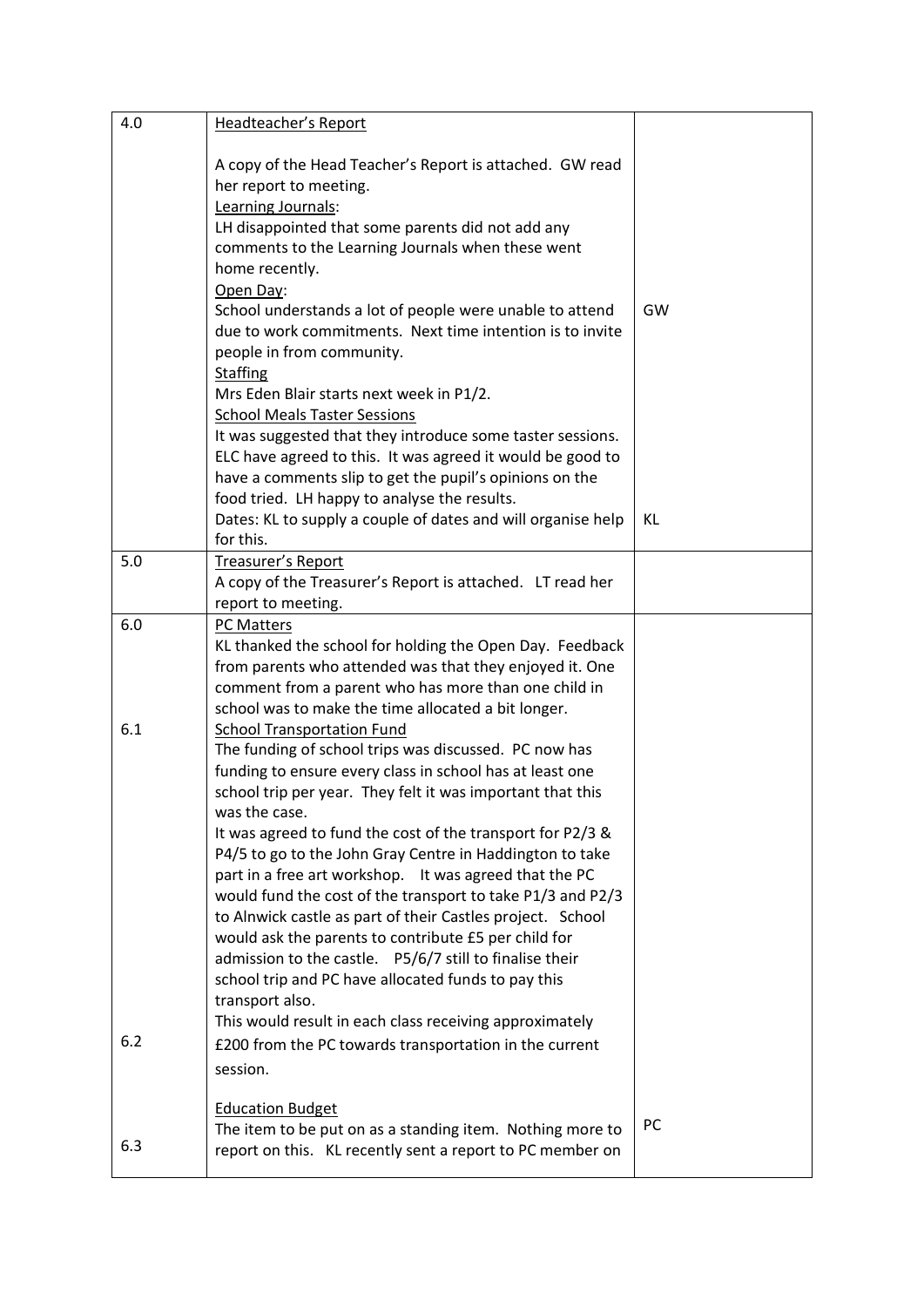|     | this. Next meeting of ELAPCM is 25 <sup>th</sup> March and anyone is |           |
|-----|----------------------------------------------------------------------|-----------|
|     | welcome to attend.                                                   |           |
| 6.4 | <b>Parental Consultation Survey</b>                                  |           |
|     | Survey to be carried out to see what parents think about             |           |
|     | their school or PC.                                                  |           |
|     |                                                                      | KL        |
| 6.5 | Parent Council Links with other Cluster PCs                          |           |
|     | KL suggested the PC approach other PCs in our cluster to             |           |
|     | establish links to meet informally to share ideas i.e. on            |           |
|     | fund raising etc. It was agreed to go ahead with this.               |           |
|     | <b>Asda Carrier Bag Community Grants</b>                             |           |
|     | CDC is happy to take this on to complete the forms. It has           |           |
| 6.6 | to be an application for a specific project. The project has         | GW/CDC    |
|     | to be something that takes in the wider community not                |           |
|     | just for the school. The grant is for £2,000. GW is to have          |           |
|     | a think about this.                                                  |           |
|     | West Barns Gala                                                      | GW/LH     |
|     | RL asked how the school would like to be involved in Gala            |           |
|     | this year. Discussion took place and it was decided that             |           |
| 6.7 | the pupils in the school will sing a song at the Gala. It was        |           |
|     | suggested that the Scarecrow competition which took                  |           |
|     | place a few years ago was a great success and could also             |           |
|     | be repeated.                                                         |           |
|     | <b>ELAPCM</b>                                                        |           |
|     | Covered it last time.                                                |           |
|     | Dunbar and East Linton Area Partnership                              |           |
|     | KL said that, to date the issues discussed at the Area               |           |
|     | Partnership did not have a direct affect on WBPS. WBPC               | <b>PC</b> |
| 6.8 | are to receive all reports from the meetings to discuss at           |           |
|     | our meetings. A small school rep for the cluster attends             |           |
|     | together with representatives from Dunbar Primary and                |           |
|     | DGS, however if any member of WB Parent Council wished               | PC        |
|     | to attend, they would be welcome to. Next meeting is 9th             |           |
|     | March.                                                               |           |
|     | <b>Easter Fundraiser</b>                                             | <b>PC</b> |
|     | Soup Lunch to take place after the Easter Assembly on                |           |
|     | Friday 27 <sup>th</sup> March. KL said thanks to everyone who has    | KL        |
|     | volunteered to help with this.                                       |           |
|     | Summer Fundraiser                                                    |           |
|     | Meeting after Easter holidays to discuss this.                       |           |
|     | <b>Other Fundraising suggestions</b>                                 |           |
|     | GW would like to raise money to buy more books for                   |           |
|     | library. RL suggested holding another Readathon. It was              |           |
|     | agreed to arrange this to take place in September.                   |           |
|     | Other suggestion was a Fun Run and Quiz Night. KL to                 |           |
|     | speak to KW and GG.                                                  |           |
| 7.0 | <b>Any Other Business</b>                                            |           |
|     | <b>Active Schools</b>                                                |           |
|     | Disappointment expressed that Cross Fit class had only               | KL        |
|     | been offered to Dunbar. KL to follow up with Active                  |           |
|     | Schools.                                                             |           |